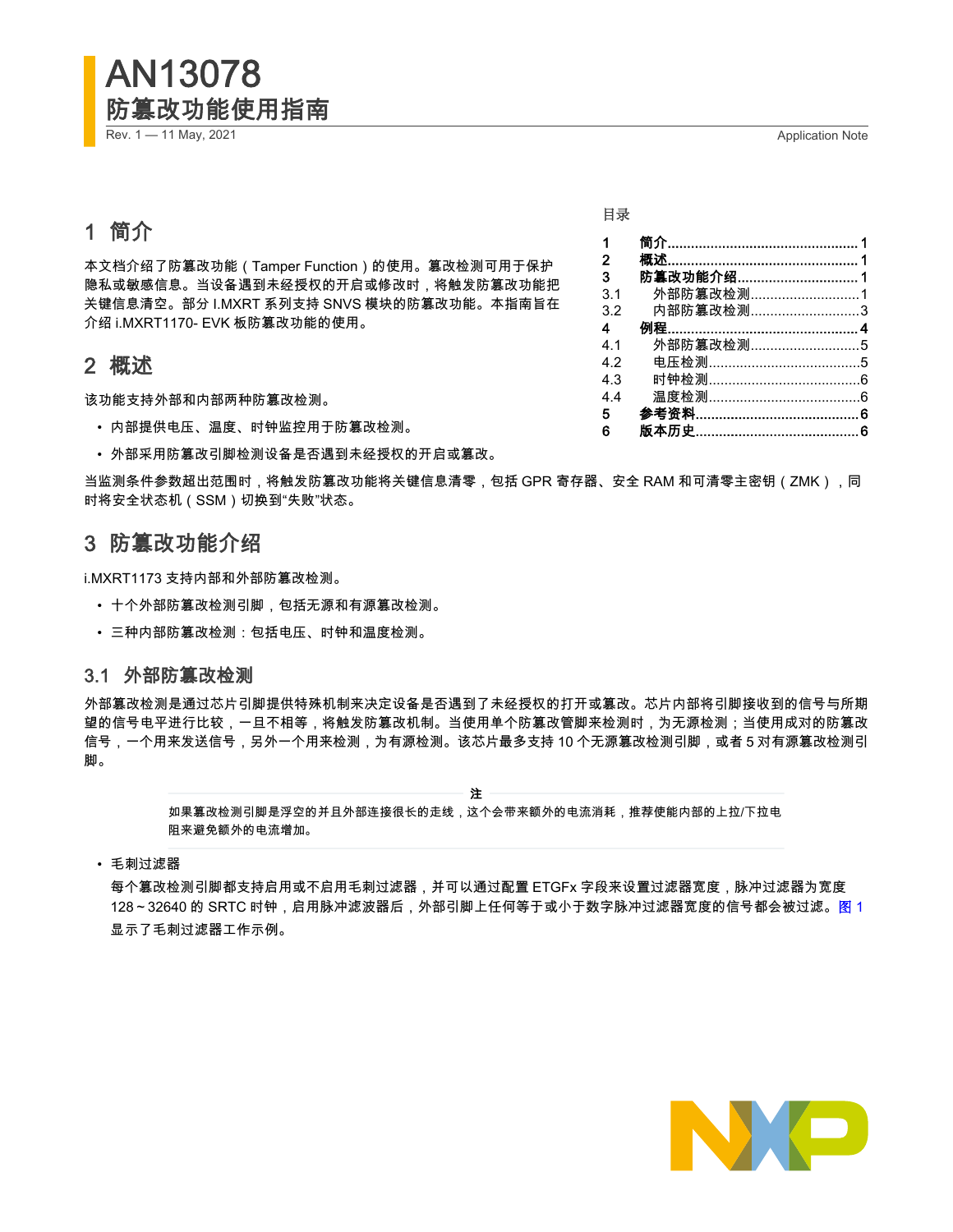<span id="page-1-0"></span>

#### • 无源篡改检测

每个引脚都支持用于检测与设定电平值是否一致。

图 2 展示了一个常见的无源篡改检测初始化流程。



当检测到引脚电平与寄存器设置的电平不一致时,若已使能防篡改中断,标志位将置位并触发防篡改机制。

#### • 有源篡改检测

10 个引脚可用于配置 5 对有源篡改检测。在一对篡改检测引脚中,一个引脚用于输出指定的信号,另一个用于接收信号并检 查是否匹配。SNVS\_TAMPER9 ~ SNVS\_TAMPER5 可用于作为输出引脚,具体关系如下:

- 有源输出焊盘 5 与检测引脚 9 相连
- 有源输出焊盘 4 与检测引脚 8 相连
- 有源输出焊盘 3 与检测引脚 7 相连
- 有源输出焊盘 2 与检测引脚 6 相连
- 有源输出焊盘 1 与检测引脚 5 相连

十个检测引脚都可以作为接收引脚。注意输出和接收不能设置为同一引脚。

[图](#page-2-0) 3 展示了一个常见的有源篡改检测初始化流程。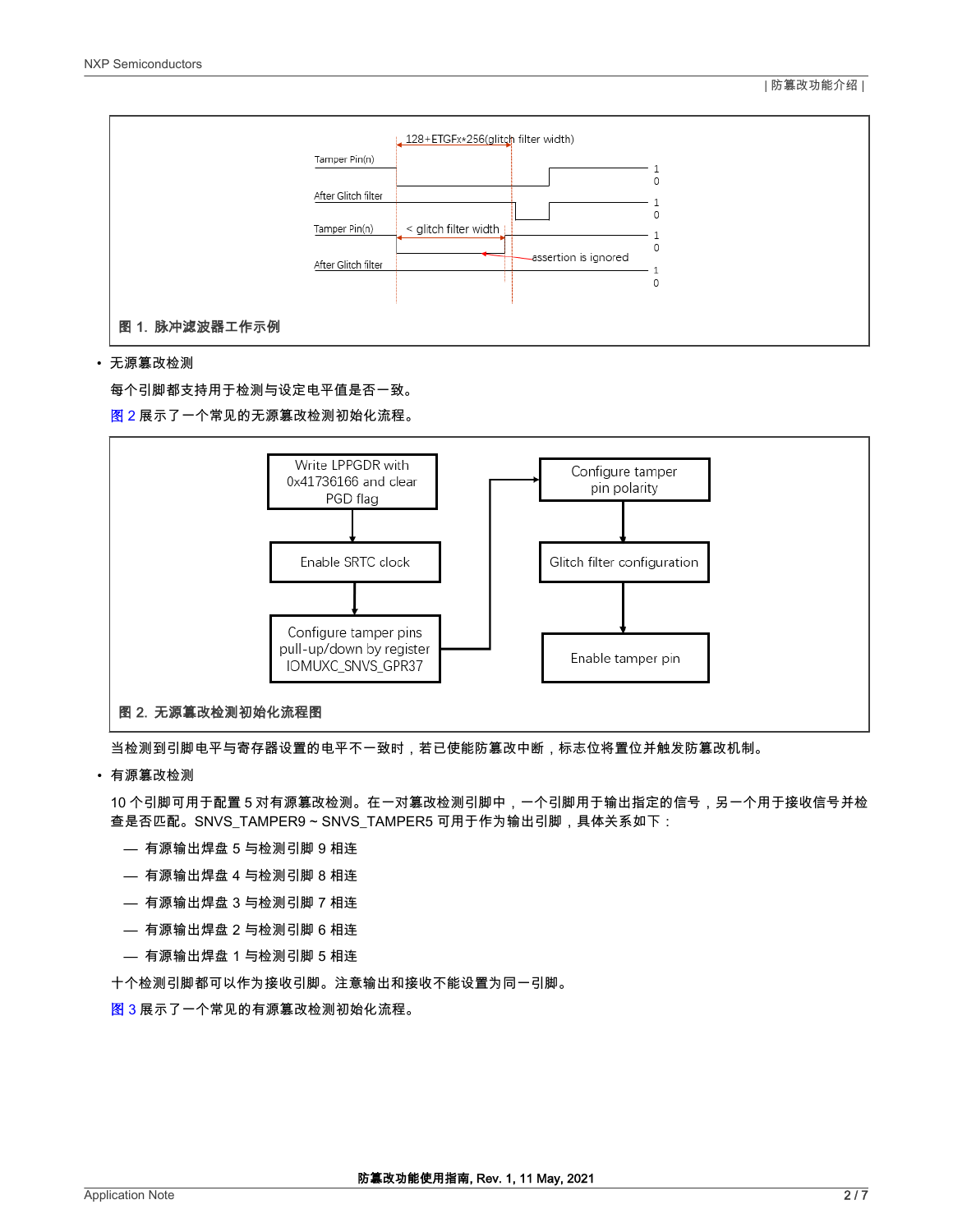<span id="page-2-0"></span>

请将相应的 Tx 和 Rx 引脚连接在一起,当连接断开时,如果中断已使能,将触发防篡改中断。

## 3.2 内部防篡改检测

温度、电压和时钟的触发条件范围参数在出厂时已预先设置好。如 <u>表</u> 1 所示。

#### 表 1. 预设范围参数

| <b>Parameters</b>            | Min.  | Typ.  | Min.  | Unit         |
|------------------------------|-------|-------|-------|--------------|
| High Temp Tamper             | 125   | 130   | 135   | $^{\circ}$ C |
| Low Temp Tamper              | $-40$ | $-30$ | $-20$ | $^{\circ}C$  |
| Low Temp Tamper (shelf mode) | -60   | $-50$ | -40   | $^{\circ}$ C |
| V <sub>bat</sub> LVD tamper  | 2.25  | 2.325 | 2.4   | V            |
| $V_{\text{hat}}$ HVD tamper  | 4.25  | 4.375 | 4.5   | $\vee$       |
| Regulator LVD Tamper         | 1.48  | 1.58  | 1.68  | $\vee$       |
| Regulator HVD tamper         | 1.86  | 1.96  | 2.06  | $\vee$       |
| Clock low freq. tamper       | 15    | 20    | 25    | <b>kHz</b>   |
| Clock high freq. tamper      | 40    | 52.5  | 80    | <b>kHz</b>   |

也可以通过配置寄存器 IOMUXC\_SNVS\_GPR\_GPR35 来调整触发条件范围,详情请参考 *i.MX RT1170 Processor Reference* Manual (document [IMXRT1170RM](https://www.nxp.com/webapp/Download?colCode=IMXRT1170RM)).

• 电压检测

SNVS 模拟 IP 提供 VBAT 电源监控和 VREG 电源监控功能。如果其中任意一个的电源电压超过了相应的电压范围,该模块 将置位相应的标志位表示检测到电压篡改事件。

电压检测默认为禁用状态,需要在寄存器 LPTDCR 中配置 VT\_EN 位字段来使能电压检测功能。检测值小于 2.25 V 或大于 4.5 V 的 Vbat 电压,或小于 1.48 V 或大于 2.06 V 的 SNVS 稳压器输出电压(VDD\_SNVS\_ANA)将设置标志并产生中断表 示检测到电压篡改事件。

• 时钟频率检测

时钟频率检测包括两个子检测模块:non-clk 检测模块和时钟检测模块。non-clk 检测器负责监测 osc32k 是否停止振荡,时 钟检测器负责监测时钟频率是否超出范围。当检测到 osc32k 异常时,该模块将使能 irc32k 作为输出时钟,同时置位相应的 标志表示检测到时钟篡改事件。

时钟检测功能默认为禁用状态,需要在寄存器 LPTDCR 中配置 CT\_EN 位字段来使能时钟频率检测功能,检测值小于 15 KHz 或大于 80 KHz 的时钟频率将设置标志并产生中断表示检测到时钟频率篡改事件。

• 温度检测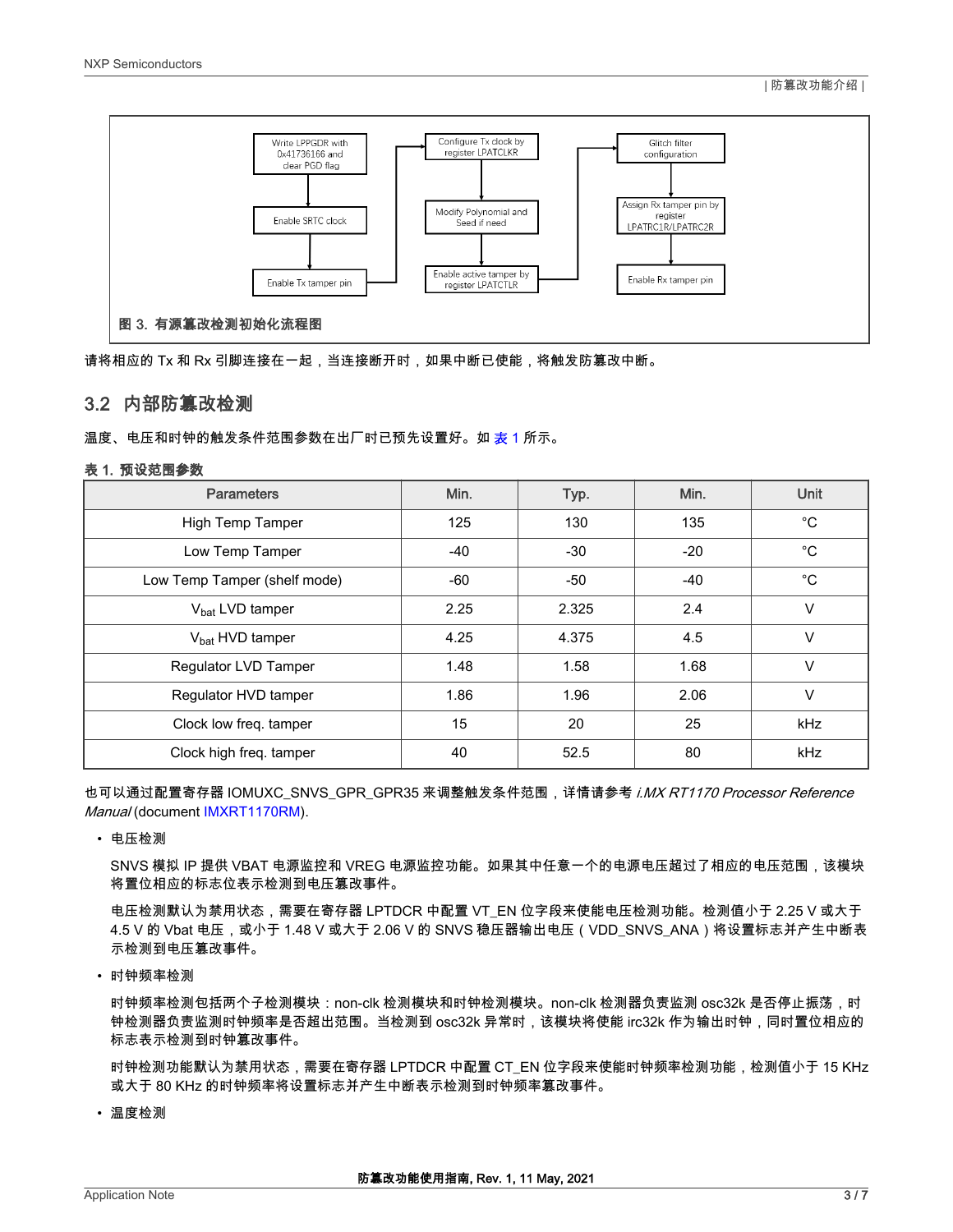<span id="page-3-0"></span>温度检测功能用于监视当前温度是否超出范围。当检测到温度异常时,该模块将置位相应的标志位表示检测到温度篡改事件。

温度检测功能默认为禁用状态,需要将寄存器 LPTDCR 中配置 TT\_EN 位字段来使能温度篡改检测功能。检测值低于-60 °C (shelf mode)或高于 135 °C 时将设置标志并产生中断表示检测到温度篡改事件。

## 4 例程

[AN13078SW](https://www.nxp.com/docs/en/application-note-software/AN13078SW.zip) 可供在 MIMXRT1170-EVK 板上运行,以测试防篡改功能,i.MXRT1170 EVK 板如 图 4 所示。



2. 运行所附例程时,系统将打印输出如图 5 所示信息。

SNVS tamper test 1 - passive tamper pin  $2$  - active tamper pin 3 - voltage tamper test 4 - temperature tamper test  $5 - clock$  tamper test Waiting for tamper test select... 图 5. 运行例程后系统打印输出的信息

3. 输入 1-5 选择所需测试。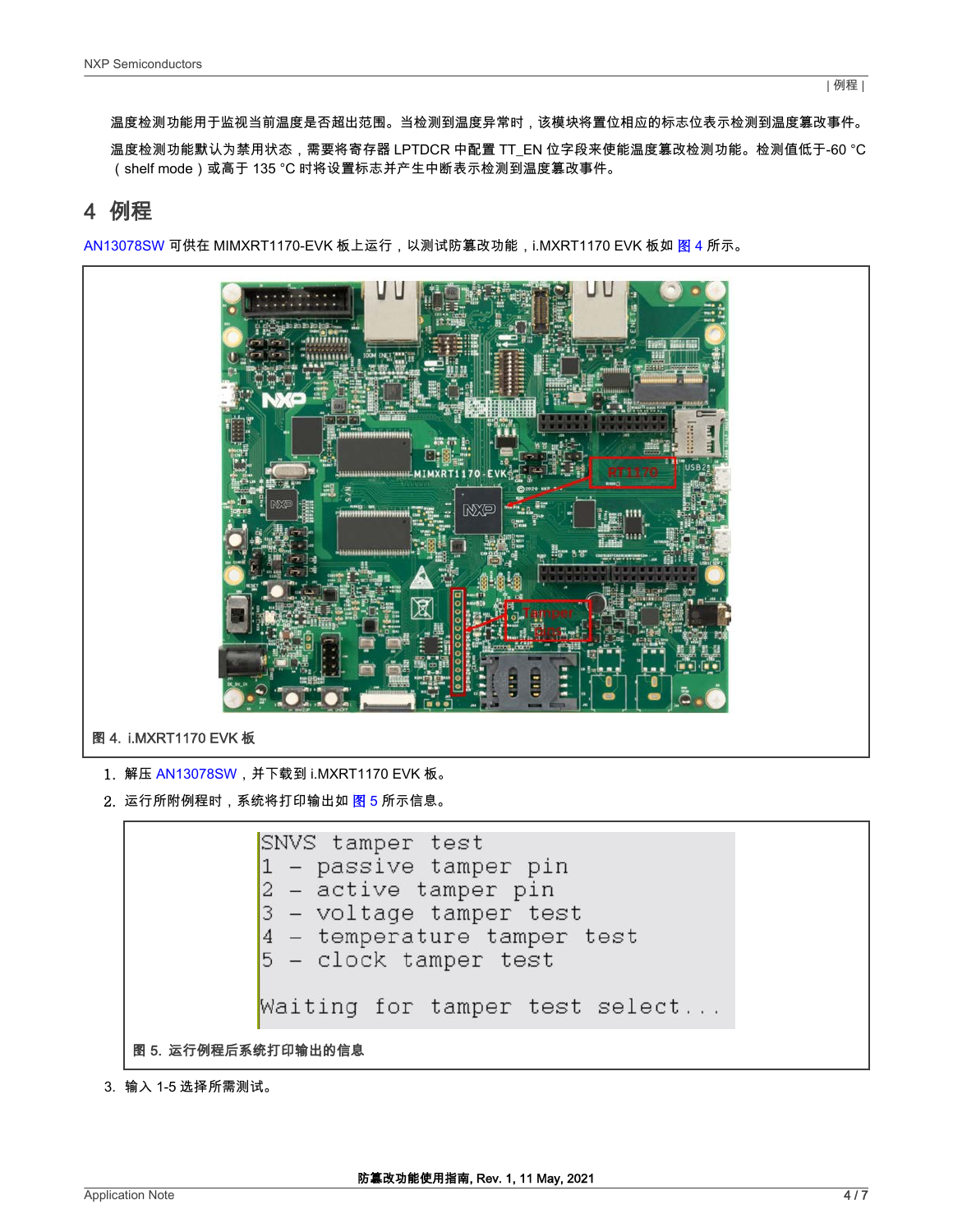## <span id="page-4-0"></span>4.1 外部防篡改检测

外部防篡改检测包括无源检测和有源检测,输入" 1"选择无源篡改检测,输入" 2"选择有源篡改检测。

• 无源篡改检测

请按照以下步骤测试无源篡改检测。

- 1. 输入" 1"选择无源篡改检测。
- 2. 按照指示信息输入测试引脚编号(0-9),输入前,请保证相应的引脚保持低电平,否则将设置标志位表示检测到篡 改事件。
- 3. 例如,输入" 1",如果不将引脚 2 连接到 GND,系统将会输出如 图 6 所示信息。

```
Waiting for tamper pins input (0^{\infty}9)...
if tamper pin 2 is not low level, will trigger tamper violation External Tampering 2 Detected
ZMK is cleared
press any key to exit ...
```
图 6. 无源篡改检测

在此示例中,引脚 2 检测到篡改事件并清除了 ZMK。

- 4. 按照上述步骤将检测脚拉至高电平或低电平,通过打印消息检查结果。
- 有源篡改检测

请按照以下步骤测试有源篡改检测。

- 1. 输入" 2"选择有源篡改检测。
- 2. 按照指示信息输入 Tx 和 Rx 检测引脚,请注意将相应的 TX 和 RX 引脚连接在一起,否则将设置标志并产生中断表 示检测到篡改事件。
- 3. 例如,在 Tx 引脚选择输入" 8",Rx 引脚选择输入"1"。输出信息如 <mark>图</mark> 7 所示。

```
Waiting for tamper tx pins input(5^{\sim}9)...
Waiting for tamper rx pins input(0^{\sim}9)...
 if tamper pin tx 9 and rx pin 2 don't connect together, will trigger tamp
 er violation
No External Tampering Detected
ZMK is not zero!
press any key to exit ...
图 7. 有源篡改检测
```
4. 按照上述步骤将输入输出引脚连接或者断开,并通过打印消息检查结果。

## 4.2 电压检测

- 1. 给 SNVS 电源提供 3.0 V 电压,拆下 R419,通过 J28 的引脚 3 为 SNVS 供电,打开系统电源。
- 2. 输入" 3"选择电压检测。
- 3. 输入" 1"使能电压检测。
- 4. 关闭系统电源,保持 SNVS 电源打开,并以小步长增加/降低电压。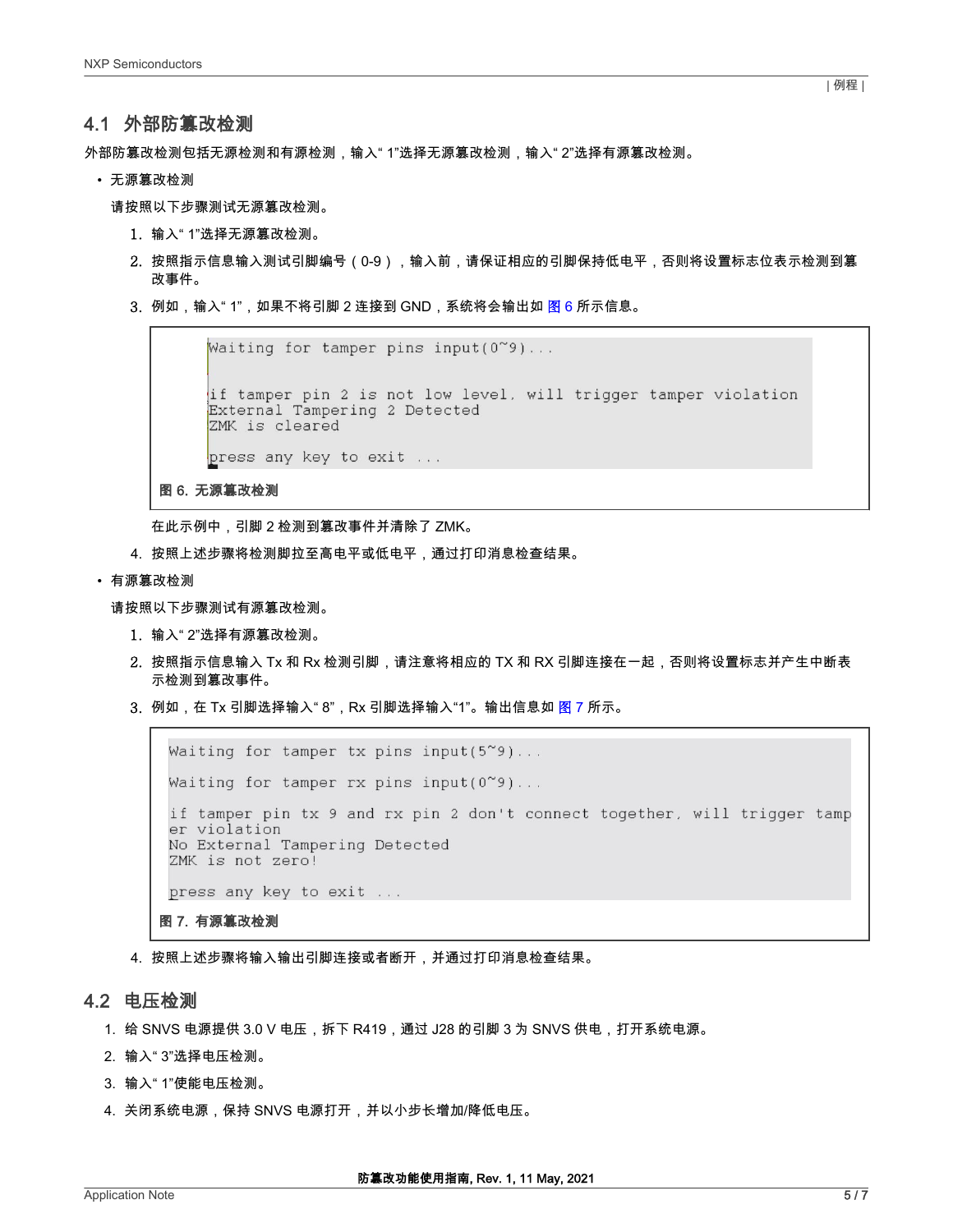- <span id="page-5-0"></span>5. 接通系统电源,输入" 3"以选择电压检测。
- 6. 输入" 2"查看电压测试结果。
- 系统将输出测试结果。

#### 4.3 时钟检测

- 1. 通过可调时钟源来替代 32Khz 晶体时钟,卸下 i.MXRT1170 EVK 板上的 Y5。
- 2. 打开 i.MXRT1170 EVK 板的电源。
- 3. 输入" 5"选择时钟检测。
- 4. 输入" 1"使能时钟检测。
- 5. 逐步增加/减少时钟频率。
- 6. 根据指示信息输入" 5"选择时钟检测。
- 7. 输入" 2"查看时钟测试结果。

系统将输出测试结果。

### 4.4 温度检测

- 1. 打开 i.MXRT1170 EVK 板的电源。
- 2. 输入 "4 "选择温度检测。
- 3. 输入 "1 "使能温度检测器。
- 4. 升高/降低 i.MXRT1170 的环境温度。
- 5. 根据指示信息输入 "4",选择温度检测。
- 6. 输入 "2 "查看温度测试结果。

系统将输出测试结果。

## 5 参考资料

- Security Reference Manual for the i.MX RT1170 Processor (document [IMXRT1170SRM](https://www.nxp.com/webapp/sps/download/mod_download.jsp?colCode=IMXRT1170SRM&appType=moderated))
- i.MX RT1170 Processor Reference Manual (document [IMXRT1170RM](https://www.nxp.com/webapp/Download?colCode=IMXRT1170RM)).
- i.MX RT1170 Crossover Processors Data Sheet for Industrial Products (document [IMXRT1170IEC\)](https://www.nxp.com/docs/en/nxp/data-sheets/IMXRT1170IEC.pdf)

## 6 版本历史

| 版本号 | 日期               | 重大更新                                          |
|-----|------------------|-----------------------------------------------|
| 0   | 7 December, 2020 | 首次发布                                          |
|     | 11 May, 2021     | • 外部防篡改检测中增加一注释<br><b>・更新 图 5</b><br>· 更新 图 7 |